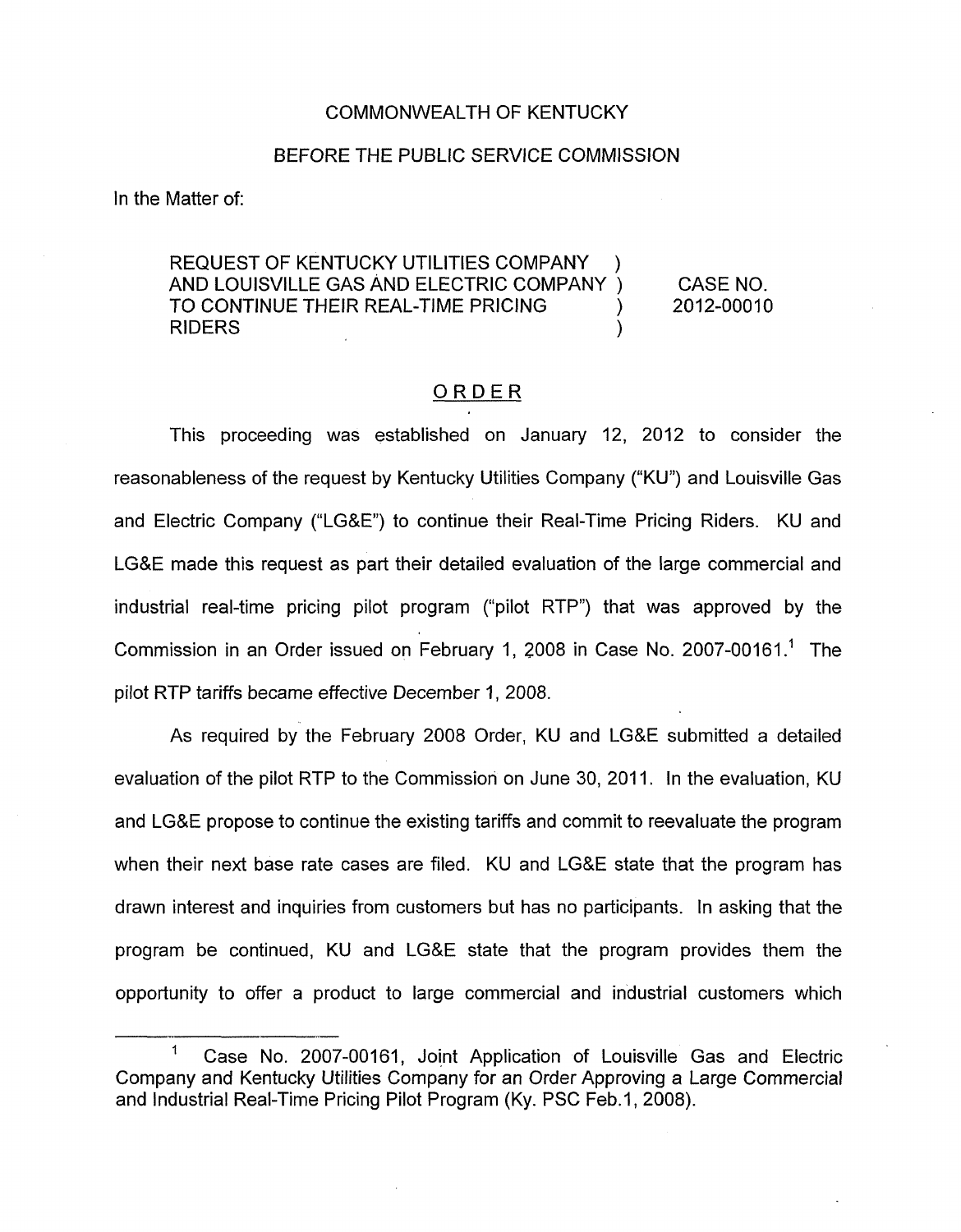assists in raising awareness for reducing peak and base load demand. In addition, KU and LG&E state that this program could also be viewed favorably by potential customers because it provides another rate option.<sup>2</sup>

The June 30, 2011 detailed evaluation and the 2009 Annual report on the pilot program filed on March 1, 2010 were incorporated into the record of this proceeding. Commission Staff did not issue a data request but held an informal conference **("IC")**  with KU and LG&E on January 17,2012.

At the **IC,** KU and LG&E stated that, although there are no participants, they believe that the RTP program was appropriately promoted. KU and LG&E stated that brochures were prepared and mailed to all Major Account customers. In addition, KU's and LG&E's Major Accounts representatives discussed the availability of the program with those customers and one employee was designated to personally visit each customer who indicated an interest in the program. KU and LG&E noted that few customers respond to curtailable or interruptible rate offerings due to the lack of savings and the perceived risk.

Initially, the pilot RTP program costs were anticipated to be \$935,000; however, due to KU's and LG&E's Customer Care System containing components that could be used to perform tasks that originally would have required purchasing new equipment, the projected costs were lowered to \$365,000 in 2008. The lower projected budget resulted in a decrease of the customer program charge from \$140 to \$57 per month. Additionally, as a result of having no program participants, actual program costs over

 $2$  Detailed evaluation, submitted June 30, 2011.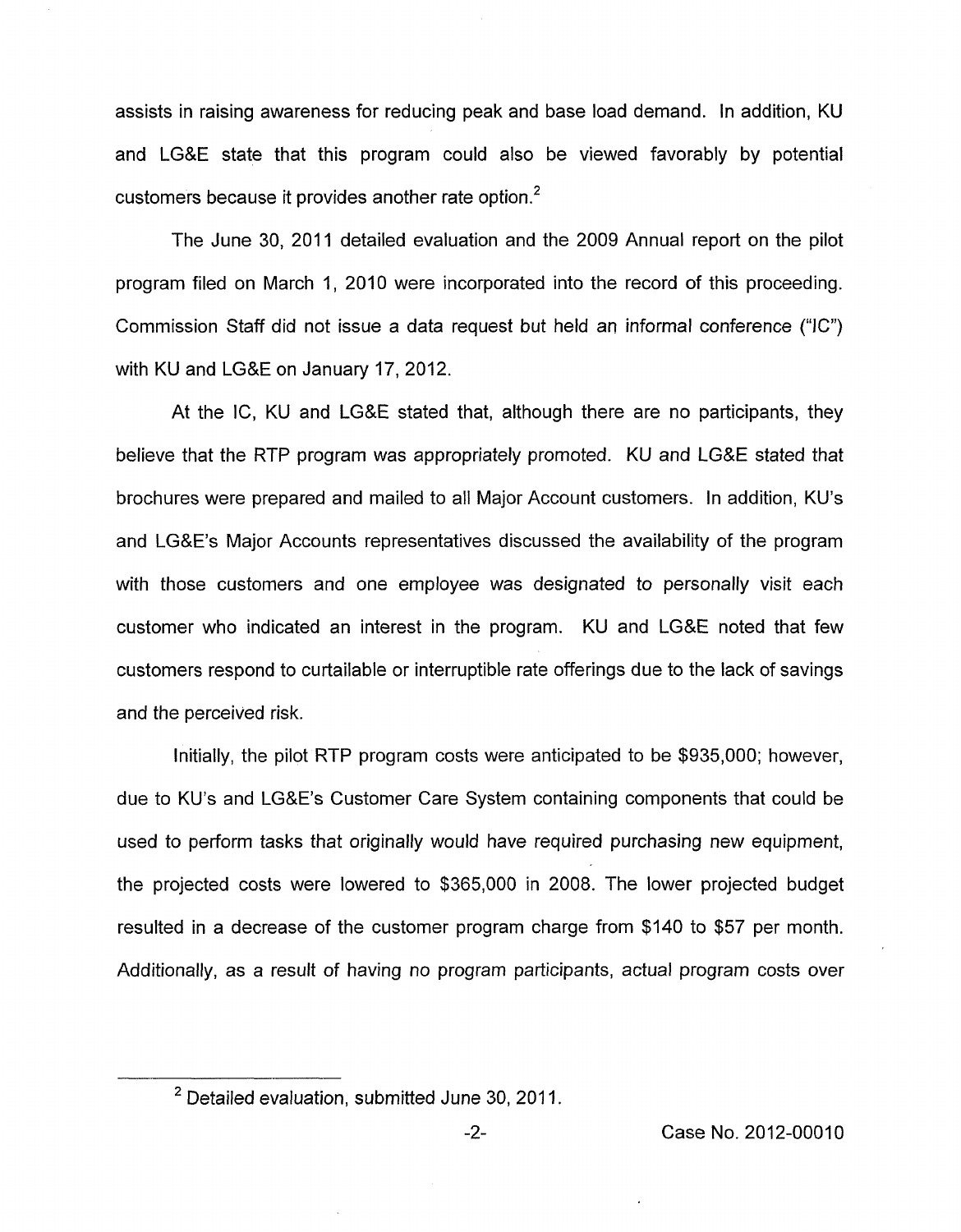the three-year program were only \$53,000, which is significantly below the projected program costs previously mentioned. $3$ 

Based on its consideration of the record, the Commission finds that the request of KU and LG&E to continue the pilot RIP riders is reasonable and should be granted. The Commission also notes that, in our October 6, 2011 Order in Administrative Case No. 2008-00408, $4$  we discussed our plans to initiate a new administrative proceeding that will focus on Smart Grid issues, including time-of-use or dynamic pricing. The Commission's actions in this Order are consistent with our intentions as stated in Case NO. 2008-00408.

IT IS HEREBY ORDERED that:

1. The requests of KU and LG&E to continue their Real-Time Pricing Riders on a permanent basis are granted.

2. Within 20 days of the date of this Order, KU and LG&E shall file revised tariff sheets with the Commission setting forth the terms and conditions of the Real-Time Pricing Riders and indicating that they were approved by this Order.

 $3$  *Id.* 

<sup>&</sup>lt;sup>4</sup> Case No. 2008-00408, Consideration of the New Federal Standards of the Energy Independence and Security Act of 2007 (Ky. PSC Oct. 6, 2011).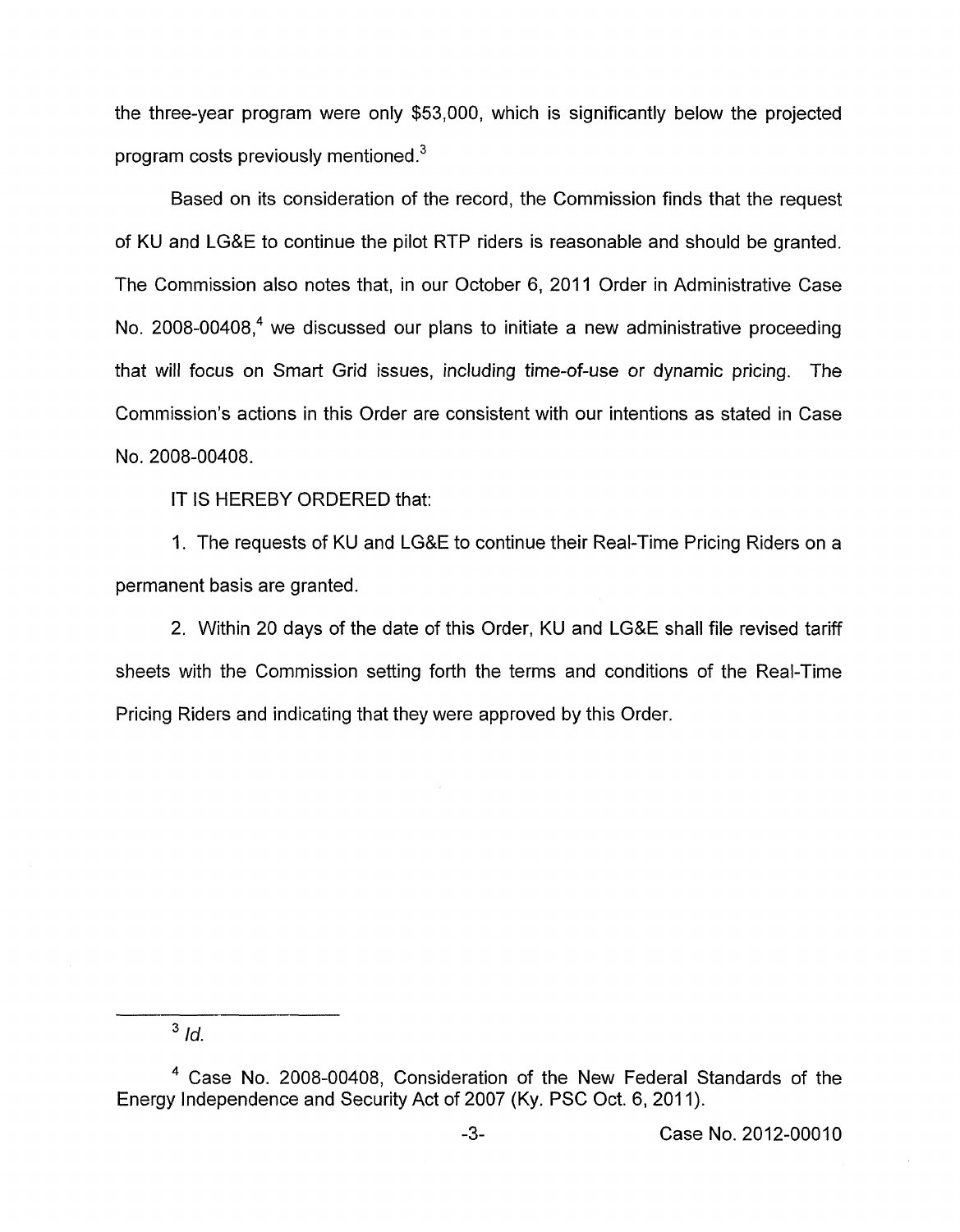By the Commission



ATTEST: Executive Director

Case No. 2012-00010